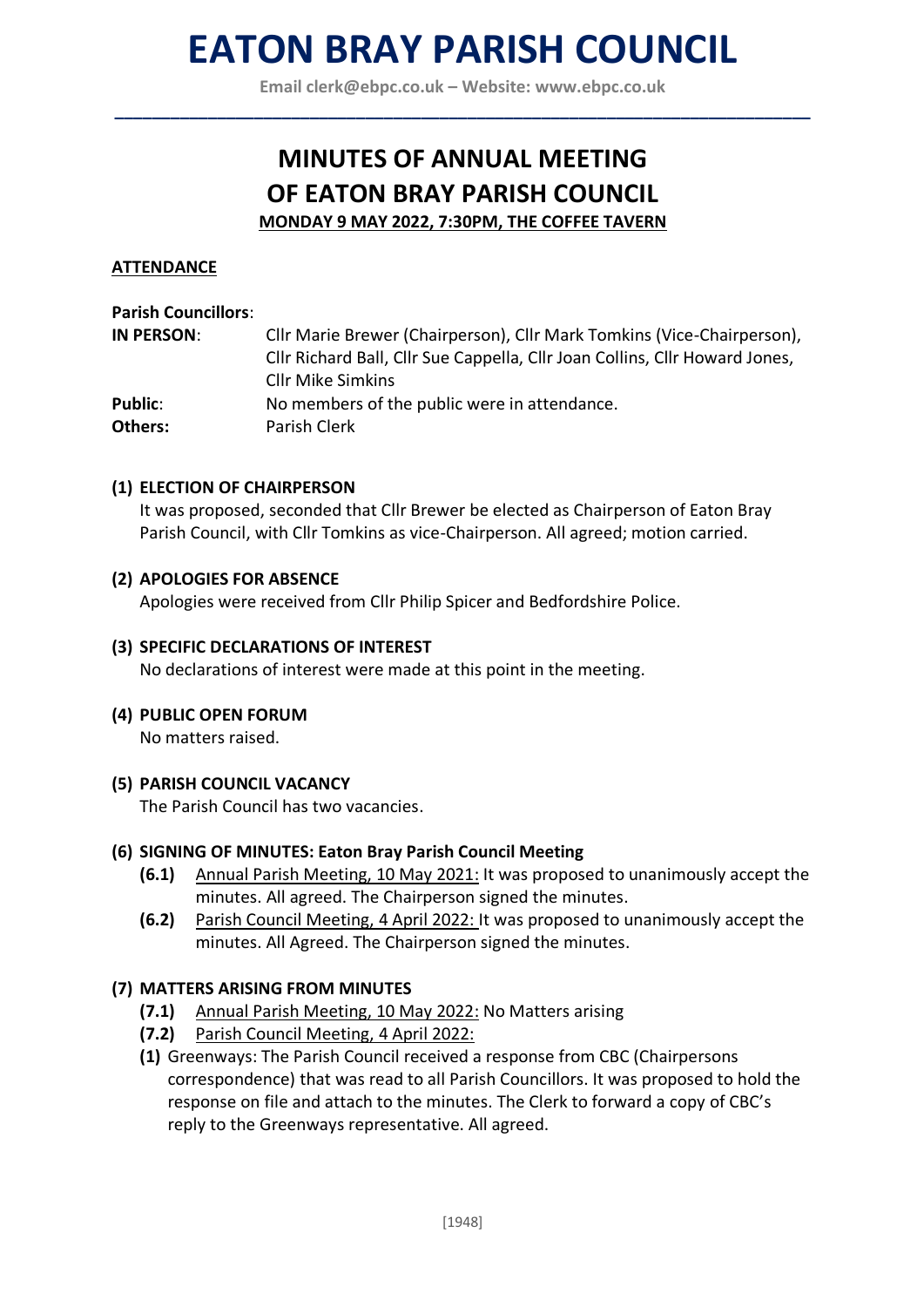**Email [clerk@ebpc.co.uk](mailto:clerk@ebpc.co.uk) – Website: [www.ebpc.co.uk](http://www.ebpc.co.uk/) \_\_\_\_\_\_\_\_\_\_\_\_\_\_\_\_\_\_\_\_\_\_\_\_\_\_\_\_\_\_\_\_\_\_\_\_\_\_\_\_\_\_\_\_\_\_\_\_\_\_\_\_\_\_\_\_\_\_\_\_\_\_\_\_\_\_\_\_\_\_\_\_\_\_\_**

### **(8) REPRESENTATIVES**

- **(8.1) CENTRAL BEDFORDSHIRE COUNCIL (CBC):** Cllr Spicer was not in attendance.
- **(8.2) BEDFORDSHIRE POLICE:** No police were in attendance.

### (**9**) **PLANNING REPORT:**

**(9.1) Matters arising/updates from Planning Working Group**: No matters arising. **(9.2)** Planning Applications:

### **(1) Application CB/22/01477 – 109 High Street, Eaton Bray, LU6 2DQ**

*Erection of single storey rear/side extension, detached garage to front, highway crossover and dropped kerb.*

- o Application withdrawn.
- **(2) Application CB/22/01458 – 21 Totternhoe Road, Eaton Bray, LU6 2BD** *Single storey rear extension*
- o No objection, subject to normal planning conditions.

# **(3) Application CB/TCA/22/00195 – 42 High Street, Eaton Bray, LU6 2DP**

*Works to trees within a Conservation area.*

o No objection, subject to Tree Officer's appraisal.

### **(4) Application CB/22/01364 – The Bungalow, Tring Road, LU6 2JU**

*Demolition of existing house/stable block, erection of 1/5 storey 5-bed house and single storey garage.*

- o The Parish Council forwarded concerns to CBC Planning Enforcement regarding works being currently conducted at this location. Approved.
- o It was proposed that Cllr Ball put together the Parish Council's response to this application, for approval by the Parish Council (majority) and then forwarded to CBC by the Clerk. All agreed.

### **(5) CB/TRE/22/00203 – Springbank, Bottom Drive, Eaton Bray, LU6 2JS**

*Works to a tree protected by a Tree Preservation Order.*

o No objection, subject to Tree Officer's appraisal.

### **(6) CB/21/03235 – 25 School Lane, Eaton Bray, LU6 2DT**

Outline Application: Erection of two dwellings and associated works

o Planning Appeal dismissed. The Parish Council to write to planning raising concerns regarding the removal of the hedge. In view of the decision, the Parish Council proposed action to be taken to reinstate hedgerow. All agreed.

### **(7) CB/22/01029 - 15 Bower Lane, Eaton Bray, LU6 1RB**

Single Storey Side/Rear Extension.

o No objection, subject to normal planning conditions.

**(9.3)** Planning appeals received prior to Parish Council Meeting:

### (1) **Appeal reference: APP/P0240/W/21/3288854**

Application reference: CB/21/03207 - Land at Park Farm, Eaton Bray, LU6 2RR *Erection of 8 affordable houses.*

 $\circ$  The Parish Council objected to the initial application. The Clerk to write to the

Planning Inspector.The comments submitted still stand, and fully support CBC's decision. All agreed.

### **(10) BUSINESS MATTERS:**

# **(10.1) VILLAGE RECREATION GROUNDS:**

(1) School Lane: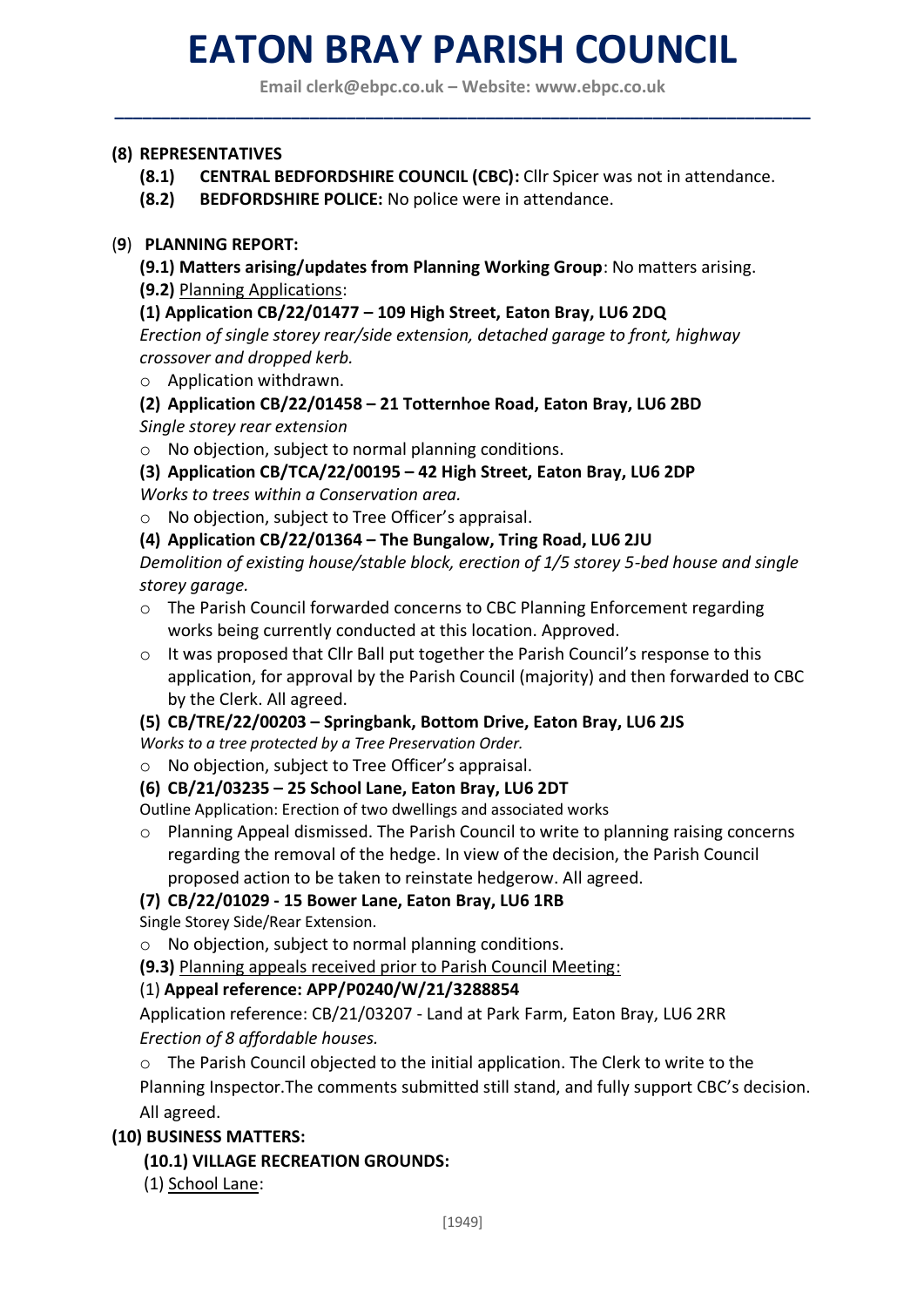**Email [clerk@ebpc.co.uk](mailto:clerk@ebpc.co.uk) – Website: [www.ebpc.co.uk](http://www.ebpc.co.uk/) \_\_\_\_\_\_\_\_\_\_\_\_\_\_\_\_\_\_\_\_\_\_\_\_\_\_\_\_\_\_\_\_\_\_\_\_\_\_\_\_\_\_\_\_\_\_\_\_\_\_\_\_\_\_\_\_\_\_\_\_\_\_\_\_\_\_\_\_\_\_\_\_\_\_\_**

(a) Lighting: Cllr Simkins has spoken with two electrical companies but is waiting on CBC for a response regarding the suitability/recommended lighting. It was proposed the council look at identifying a suitable unit and that a planning application is submitted. All agreed.

(b) Play area groundworks: It was proposed to obtain quotations for groundworks to the play area. It was proposed to also go back to the playground repair contractor for an additional quote for ground works, to improve the whole area. The clerk to organise a meeting with contractors to look at options for groundwork improvements. All agreed. (2) Holmans Field: No matters arising.

(3) The Rye:

(a) EB Lions use of ground: The submitted pitch rota/schedule did not show Monday use. The clerk to go back to the football club and ask that they ensure all pitch use of The Rye is listed in their weekly schedules. All agreed.

(b) Cricket Club: The club approached the Parish Council with a request to use The Rye ground for an event (one-off use). It was proposed to agree to the request with the following conditions. All agreed.

- o The Cricket Club forward a one-off payment of £10 towards the use of the ground.
- $\circ$  The use of The Rye ground any public liability issues arising during the event to be covered under the Cricket Club's own insurance policy. The Cricket Club to provide a current copy of its Public Liability/Insurance to the Parish Council for their records.
- $\circ$  The Cricket Club shall be responsible for the conduct of players, spectators/visitors.
- o Proper supervision/monitoring of car parking, specifically not to park on the pavement in The Rye or between the car park entrance and the junction with Totternhoe Road.
- o The prompt removal of any litter/debris etc., after the event.
- $\circ$  This permission is subject to the Byelaws relating to The Rye Recreation Ground a copy of which is attached.

(c) The Parish Council received a call from a concerned resident regarding a large group of people using The Rye ground for a BBQ and potential damage to the barred/padlocked entrance. The Clerk organised for the rubbish to be removed (under Clerk's emergency powers) which resulted in four bags of rubbish and a used BBQ. The Clerk will also get the lock checked for any damaged. Approved.

### **(10.2) HIGHWAYS MATTERS:**

(1) S.I.D.: The Parish Council has two options, (i) the council buy the units commercially (ii) the council go through the CBC initiative and the camera units on offer. Cllr Tomkins to look into further, to understand the costs to the Parish Council (b/f June PC Meeting). All agreed. Clerk to contact Billington Parish Council to find out the make of their S.I.D. device. All agreed.

Speedwatch: Bedfordshire Police has confirmed all Speedwatch members are fully qualified. Cllr Tomkins contacted Totternhoe Parish Council to organise Speedwatch camera schedule. Awaiting details.

# **(10.3) PARISH MATTERS:**

(1) The Rye CCTV cameras to be fitted, locations as agreed. Cllr Simkins and Cllr Tomkins to agree the location for a CCTV cameral pole at School Lane recreation ground.

# **(10.4) VILLAGE ENHANCEMENTS/EVENTS:**

(1) Village Sign: Cllr Brewer and Cllrs Simkins to agree to best location for the third village sign. All agreed.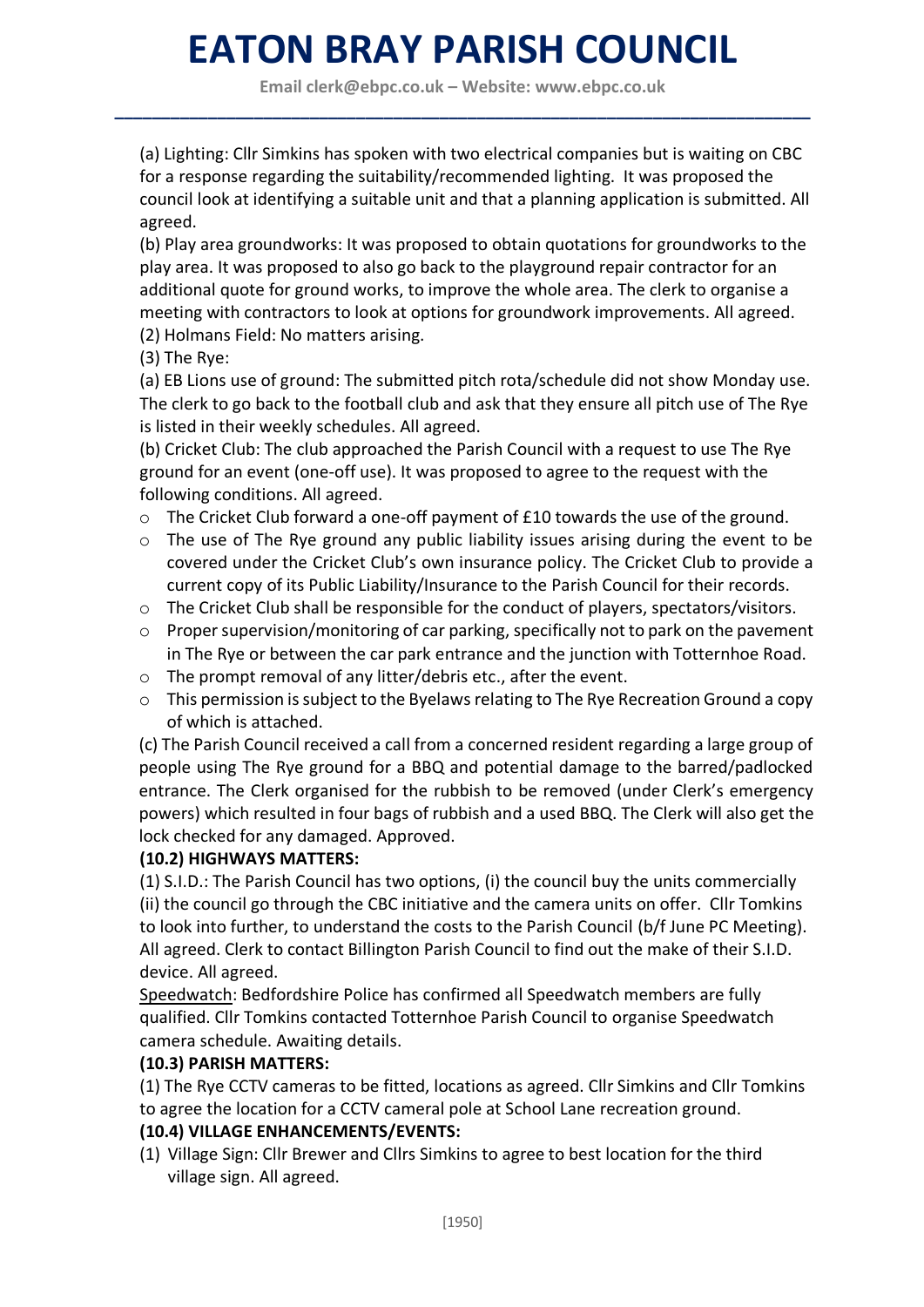**Email [clerk@ebpc.co.uk](mailto:clerk@ebpc.co.uk) – Website: [www.ebpc.co.uk](http://www.ebpc.co.uk/) \_\_\_\_\_\_\_\_\_\_\_\_\_\_\_\_\_\_\_\_\_\_\_\_\_\_\_\_\_\_\_\_\_\_\_\_\_\_\_\_\_\_\_\_\_\_\_\_\_\_\_\_\_\_\_\_\_\_\_\_\_\_\_\_\_\_\_\_\_\_\_\_\_\_\_**

- (2) Platinum Jubilee:
	- (a) Flags/poles: Cllr Simkins to organise fitting, the poles require some modification to fit to the streetlights. The Three Corners flag requires replacing, all agreed. Clerk to order new flag.
	- (b) Tree: It was proposed to the planning of a tree in School Lane recreation ground, just past the car park on the left-hand side. All agreed. The Parish Council to look at suitable trees, with a view to planning the tree in September, and to get tree protectors to hopefully stop any damage to the tree. The Parish Council will organise a plaque once the tree is in place. All agreed.
	- (c) Party on the green: The Parish Council was contacted by Edlesborough Parish Council regarding Eaton Bray contributing to the costs of organising the event. Eaton Bray Parish Council agreed in principle to this request, asking for additional details. However, Edlesborough Parish Council have now decided not to continue with this event.
	- (d) EB Bloomers: EB Bloomers contacted the Parish Council regarding their proposal to plant red/white flowers in the planters in recognition of the jubilee. They asked if the council would support flags for the troughs however the Parish council had concerns that these would be stolen, all agreed. The Parish Council is in the process of installing flags down the main High Street for the event.

### **(10.5) TENDERS/QUOTATIONS:**

- (1) Play Area repairs: Quotations received were presented to the Parish Council for repair works highlighted in the recent play inspection report. It was proposed to accept the quotation to carry out the following:
	- (a) The Rye: all proposed works to The Rye, paintwork blue and agreed. Not to carry out works to the outdoor fitness equipment as this is not essential. All agreed.
	- (b) School Lane: the small entrance gate to play area, replace post caps, basketball board back, basket swing. Paintwork blue and green. Not to do the matting under the swings or mini roundabout.
- (2) St. Mary's Church churchyard natural area: Costs for this area were presented to the Parish Council, cut once a year and removal of debris. The Parish council agree to a natural area within the churchyard and feel that the church should pay for the cutting and removal of the debris. Clerk to get a breakdown of the costs, to present to the church.
- (3) Bus Shelters The Rye/Three Corners: Quotations were presented to the Parish Council. It was proposed to put the final decision on hold until a breakdown of the work is supplied, (i) to tidy/paint the bus shelters (ii) replace broken/missing tiles. All agreed.

# **(11) REPORTS & CORRESPONDENCE**

# **(11.1) PARISH COUNCIL CHAIRPERSON**:

(11.1.1) Correspondence:

(1) Email/resident-parish trees in School Lane recreation ground: It was proposed that Cllr Tomkins visit the location to assess the trees and report back to the council. All agreed.

(2) Email/resident-parish trees in Ransome Strip: The clerk to respond as previously with landowner's contact details, copying in CBC/Cllr Philip Spicer for information. All agreed.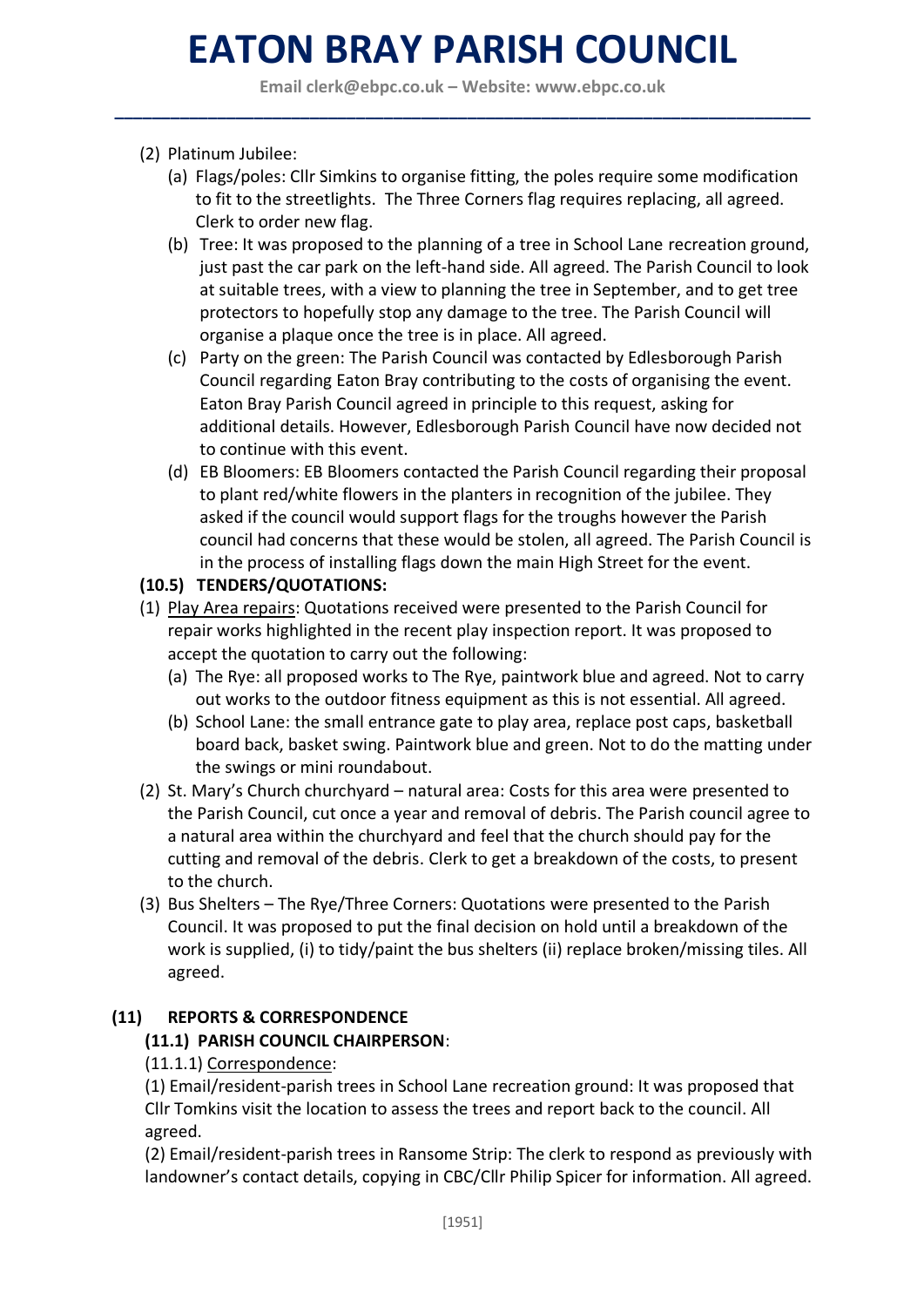**Email [clerk@ebpc.co.uk](mailto:clerk@ebpc.co.uk) – Website: [www.ebpc.co.uk](http://www.ebpc.co.uk/) \_\_\_\_\_\_\_\_\_\_\_\_\_\_\_\_\_\_\_\_\_\_\_\_\_\_\_\_\_\_\_\_\_\_\_\_\_\_\_\_\_\_\_\_\_\_\_\_\_\_\_\_\_\_\_\_\_\_\_\_\_\_\_\_\_\_\_\_\_\_\_\_\_\_\_**

(3) Email/resident-allotment greenhouse: The Parish Council approved the siting on a greenhouse for the allotment plot, with the following condition: *"On termination of the tenancy, the tenant shall remove any shed, greenhouse or other building or structure erected in the Allotment Garden at their own cost, unless agreed with the Parish Council (in writing) to leave in situ. Any shed, greenhouse or other building erected on the site are there at the owners risk, the* Parish Council shall not *be* responsible *for* any *loss or* damage *caused to these structures."*

(4) Email/Tennis Club-sign: The Parish Council had no objection to the request; however, this matter does not come under the jurisdiction of the Parish Council, Clerk to advise the Tennis Club to contact CBC. All agreed.

(5) Email/resident-The Meads/road concerns: This matter does not come under the jurisdiction of the Parish Council, Clerk to forward correspondence to CBC. All agreed. (6) Email/resident-The Rye/Dyers Lane concerns: This matter does not come under the jurisdiction of the Parish Council, Clerk to forward correspondence to CBC. All agreed. Speedwatch would not be able to conduct checks at this location as it not an approved location due to road visibility.

(7) EB Bloomers-jubilee: See minutes page 1887, item (10.4)(2)(d).

(8) Email/Eaton Bray WI: The WI would like to create some jubilee yarn boms for the parish, within the churchyard and trees in the parish. All agreed.

(9) Letter/CBC-Greenways: See minutes page 1884, item (7)(7.2)(1). Letter attached to minutes.

### **(11.2) PARISH CLERK**:

(1) Parish Office surgery, Tuesday 15 March 2022

(a) A new allotment holder visited the office to sign their Allotment Agreement.

(b) It was put to the Parish Council, due to a need for additional burial land, that the council have the option to share (gifted) land with the landowners (Rosebury Farm). In principle this proposal was agreed however the council would require more details to fully understand the proposed application. All agreed.

(2) St. Mary's Church enquired whether the Parish Council would be carrying out 'no mow May' in the churchyard. The Parish Council are not considering it this year. (3) Mill End Close - watercourse: There is a lot of water within the adjacent ditch,

upstream of sluice which needs assessment. Clerk to organise a meeting with the water contractor and Cllr Tomkins. All agreed.

(4) Mill End Close - tree: A large tree has fallen onto the river island, Clerk to obtain a quotation for removal. All agreed.

(5) Gym Rig - signage: The suppliers have forwarded a copy of the artwork for the required sign. Cllr Tomkins to look at designs/signage for installation. All agreed.

(6) The Coffee Tavern - council noticeboard: The Clerk put forward a suggestion towards the tidying and cleaning up of the noticeboard with material cost only and no charge for the labour. Approved.

### **(11.3) PARISH AMENITIES/VENUES**:

(1) The Coffee Tavern & Cottage:

(a) The cottage stop cock was damaged, now been repaired.

(b) Final quotes are now in for the painter and decorator.

(c) Quotes have been received for roof repair.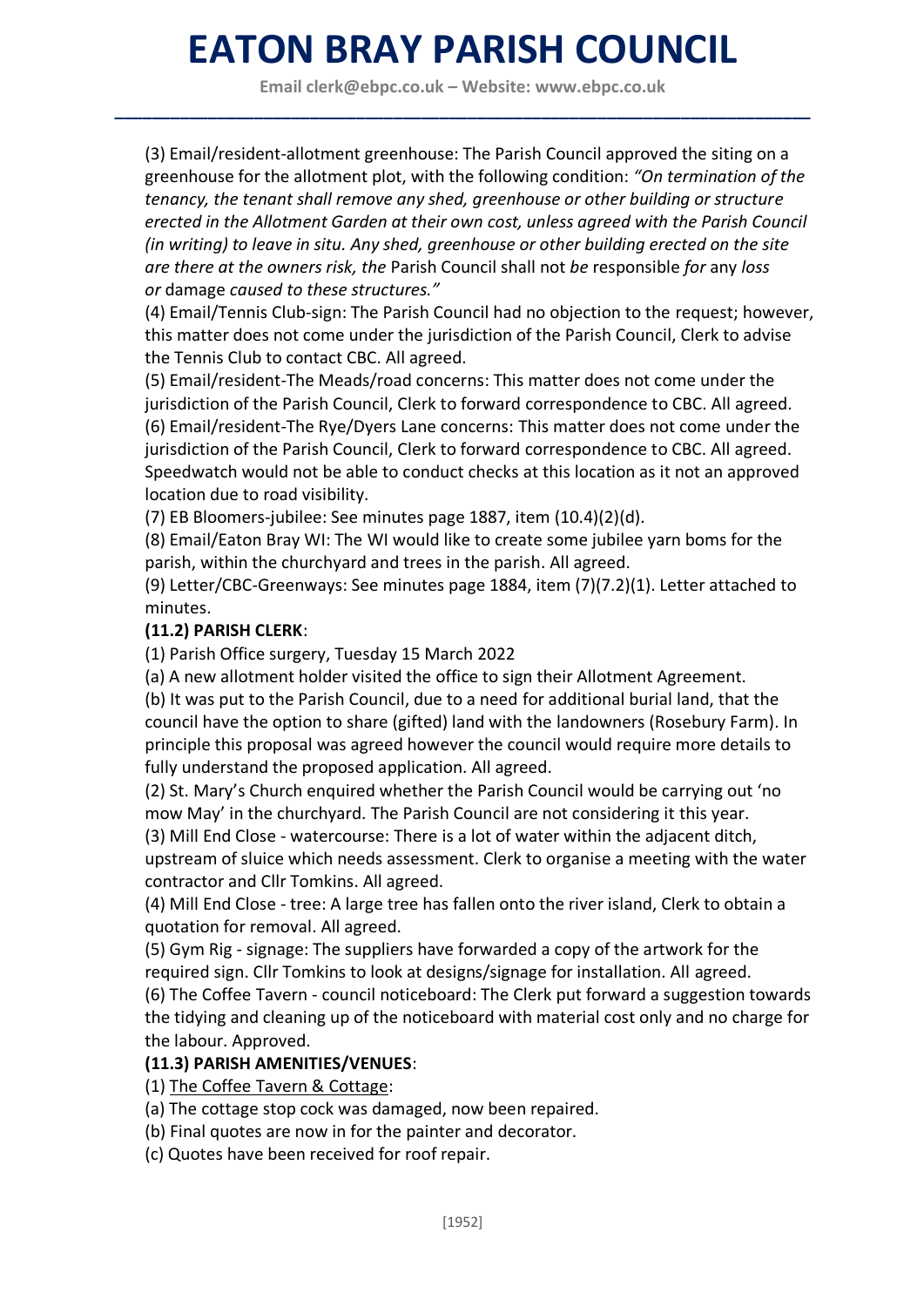**Email [clerk@ebpc.co.uk](mailto:clerk@ebpc.co.uk) – Website: [www.ebpc.co.uk](http://www.ebpc.co.uk/) \_\_\_\_\_\_\_\_\_\_\_\_\_\_\_\_\_\_\_\_\_\_\_\_\_\_\_\_\_\_\_\_\_\_\_\_\_\_\_\_\_\_\_\_\_\_\_\_\_\_\_\_\_\_\_\_\_\_\_\_\_\_\_\_\_\_\_\_\_\_\_\_\_\_\_**

(d) The CTT put forward their proposal for the Parish Council to pay a fee for using the venue for council meetings and the Parish Office to go towards the cost of running the building. This proposal was agreed in principle. The CTT to confirm the annual costs to the Parish Council for use of the facilities and present to the council at their next meeting (b/f June PC Meeting) for final decision. It was also proposed that there should be a charge to use the building for the CBC Ward Cllr Spicer and Andrew Selous MP. All agreed.

(e) The CTT put forward the proposal to refurbish the inside of The Coffee Tavern, it was decided to look into this further. It was suggested that the Parish Office requires refurbishing, painting, furniture, tidying up. The Parish Council to fund these improvements. All agreed.

(2) The Village Hall: The Clerk has now been forwarded a copy of the Village Hall Committee, details to be held on file.

(3) Tennis Club: see minutes page 1888, item (11)(11.1)(4).

# **(11.4) PARISH BURIAL GROUNDS:**

(11.4.1) Bower Lane Cemetery:

(1) Burials:

(a) Number of burials/internments for April-May 2022: Zero.

(b) The plumber has looked at the cemetery tap and will not be carrying out work to the tap due to it being a bigger repair job than they are able to do. The Clerk is looking for another plumber.

(c) Both the grey bin and green bins have been emptied. Visitors to the cemetery are still putting non-green items in the green bin and not the grey bin and the Clerk is having to move items over. The Clerk to organise for a warning sticker for the bin. (d) Damaged boundary fence post: The Clerk to get a quote to repair/replace the damaged post. All agreed.

(11.4.2) St. Mary's Churchyard: No matters to report.

# **(11.5) PARISH ALLOTMENTS**:

(1) Tenancy Agreement: It was proposed to amend the current Tenancy Agreement to include the following condition: "15. *On termination of the tenancy, the tenant shall remove any shed, greenhouse or other building or structure erected in the Allotment Garden at their own cost, unless agreed with the Parish Council (in writing) to leave in situ. Any shed, greenhouse or other building erected on the site are there at the owners risk, the Parish Council* shall not *be* responsible *for* any *loss or* damage *caused to these structures."* The Clerk to inform current allotment holders of the change to the tenancy agreement and make the necessary amendment to the Tenancy Agreement. Proposed, seconded, all agreed.

(2) Allotment fees: 2022-2023 fees to remain the same as 2021-2022 fees. All agreed.

(1) Holman's Field: No matters to report

(2) The Meads: All plots are now let.

# **(12) PARISH COUNCIL REGULATIONS/POLICIES 2022:**

(1) Standing Orders: Amendment to be made to APM time, 6pm to 7pm. Proposed, seconded, all agreed. A request was made to contact NALC regarding the wording of the Standing Orders, to understand if there has been/or will be an amendment made to this